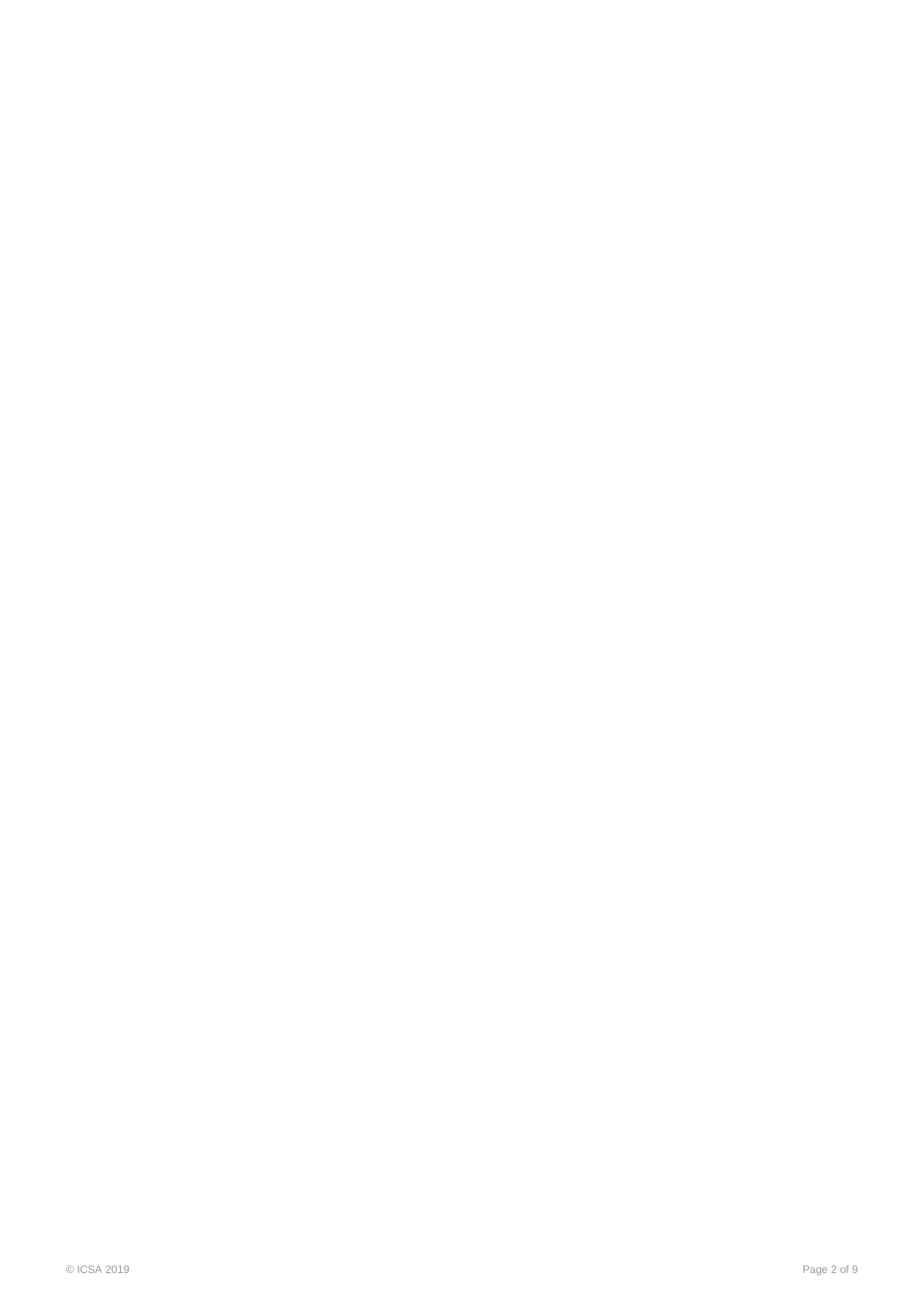# **Section A**

*Answer all the questions in this section.*

1. The UK Corporate Governance Code 2018 states that FTSE 350 companies should carry out an externally facilitated board evaluation annually.

Is this **true** or **false?**

*(Tick one box only)*

 $\Box$ True

 $\Box$ False

(1 mark)

2. Explain the purpose of the Equator Principles.

(3 marks)

3. Give any **two** examples of the ways in which a new Company Secretary can check whether the Board is focused on the company conducting its business ethically.

\_\_\_\_\_\_\_\_\_\_\_\_\_\_\_\_\_\_\_\_\_\_\_\_\_\_\_\_\_\_\_\_\_\_\_\_\_\_\_\_\_\_\_\_\_\_\_\_\_\_\_\_\_\_\_\_\_\_\_\_\_\_\_\_\_\_\_\_\_\_\_\_\_

\_\_\_\_\_\_\_\_\_\_\_\_\_\_\_\_\_\_\_\_\_\_\_\_\_\_\_\_\_\_\_\_\_\_\_\_\_\_\_\_\_\_\_\_\_\_\_\_\_\_\_\_\_\_\_\_\_\_\_\_\_\_\_\_\_\_\_\_\_\_\_\_\_

\_\_\_\_\_\_\_\_\_\_\_\_\_\_\_\_\_\_\_\_\_\_\_\_\_\_\_\_\_\_\_\_\_\_\_\_\_\_\_\_\_\_\_\_\_\_\_\_\_\_\_\_\_\_\_\_\_\_\_\_\_\_\_\_\_\_\_\_\_\_\_\_\_

\_\_\_\_\_\_\_\_\_\_\_\_\_\_\_\_\_\_\_\_\_\_\_\_\_\_\_\_\_\_\_\_\_\_\_\_\_\_\_\_\_\_\_\_\_\_\_\_\_\_\_\_\_\_\_\_\_\_\_\_\_\_\_\_\_\_\_\_\_\_\_\_\_

\_\_\_\_\_\_\_\_\_\_\_\_\_\_\_\_\_\_\_\_\_\_\_\_\_\_\_\_\_\_\_\_\_\_\_\_\_\_\_\_\_\_\_\_\_\_\_\_\_\_\_\_\_\_\_\_\_\_\_\_\_\_\_\_\_\_\_\_\_\_\_\_\_

\_\_\_\_\_\_\_\_\_\_\_\_\_\_\_\_\_\_\_\_\_\_\_\_\_\_\_\_\_\_\_\_\_\_\_\_\_\_\_\_\_\_\_\_\_\_\_\_\_\_\_\_\_\_\_\_\_\_\_\_\_\_\_\_\_\_\_\_\_\_\_\_\_

| $\blacksquare$ |  |
|----------------|--|
|                |  |
|                |  |

(2 marks)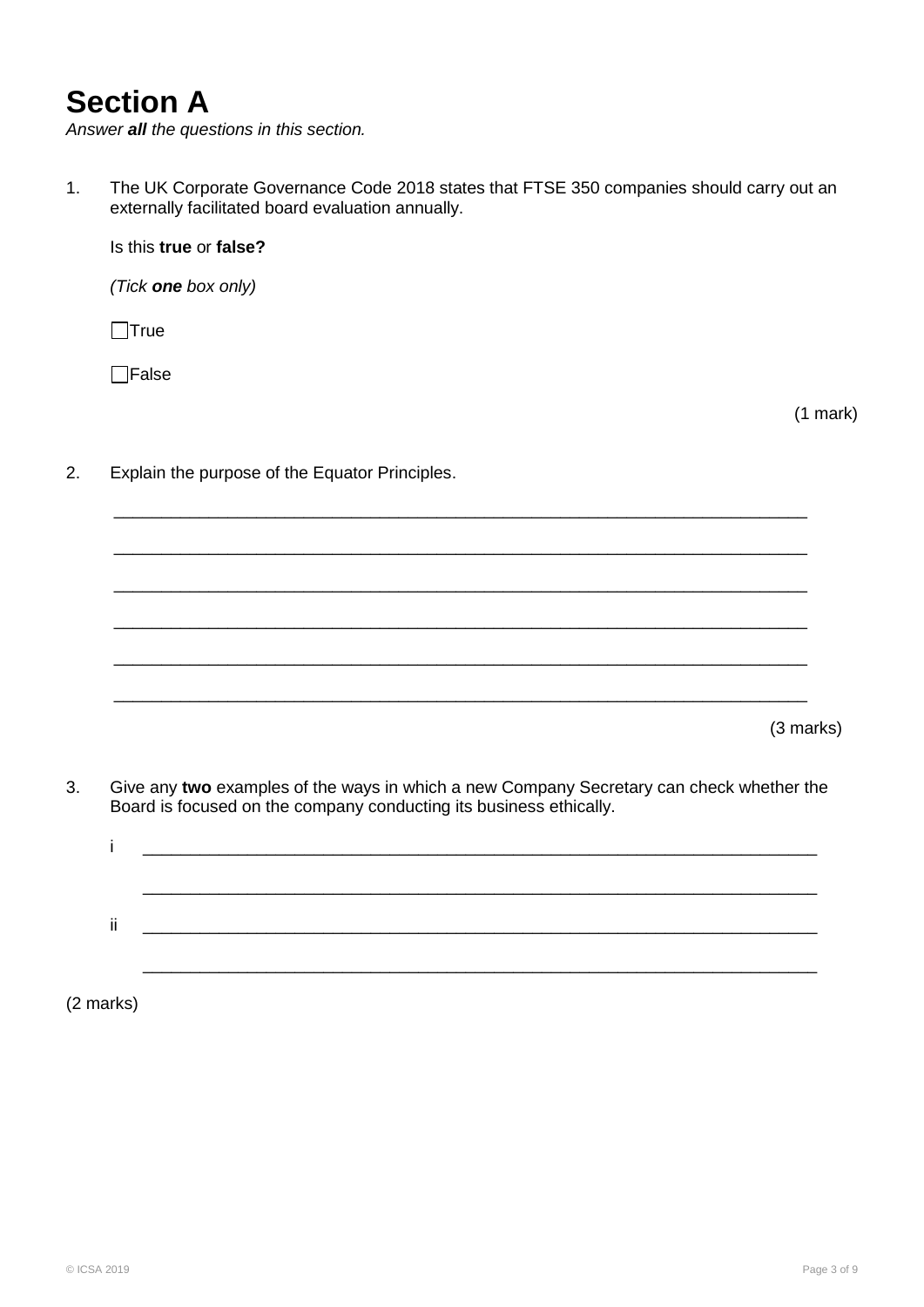$\overline{4}$ . Which of the following responsibilities should be included in the statement of responsibilities of a Senior Independent Director?

(Tick oneboxonly)

- A.  $\Box$  Acting as interim Chair in the event of the unexpected resignation of the current Chair.
- Arranging to meet with the other non-executive directors without the Chair being present. **B.**  $\Box$
- $C.$   $\Box$  Agreeing the level of directors' fees payable to the Chair.
- $D.$  Leading the process for appointment of a new Chair.

 $(1 mark)$ 

 $5<sub>1</sub>$ Describe the purpose and benefits of integrated reporting.

(5 marks)

6. Explain the agency theory in the context of the shareholder value approach tocorporate governance.

(4 marks)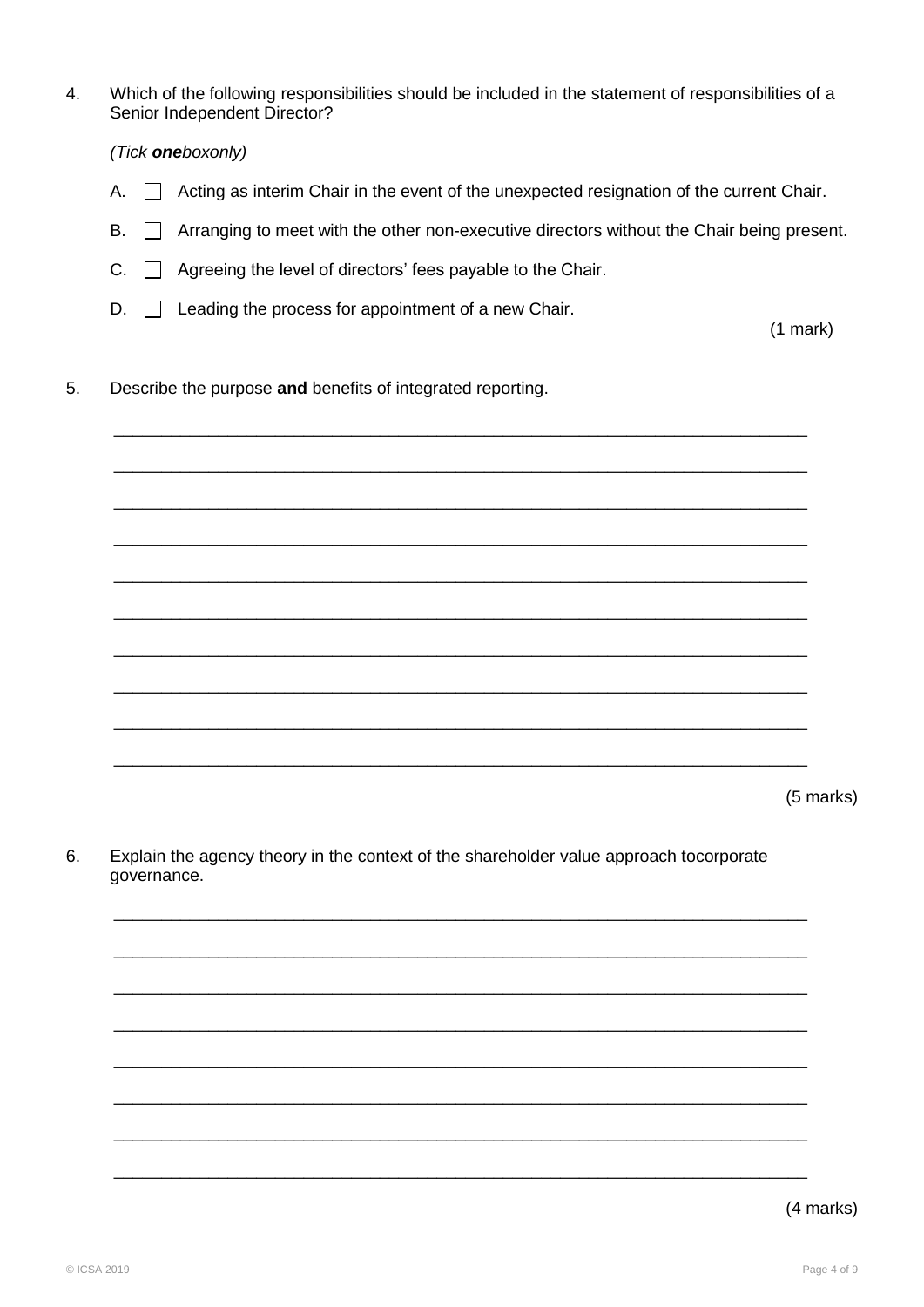Outlinefourkey features of an effective induction programme for a new director. 7.

(4 marks)

8. Describe the directors' duty of skill and care under section 174 of the Companies Act 2006.

(5 marks)

## **TOTAL FOR SECTION A = 25 MARKS**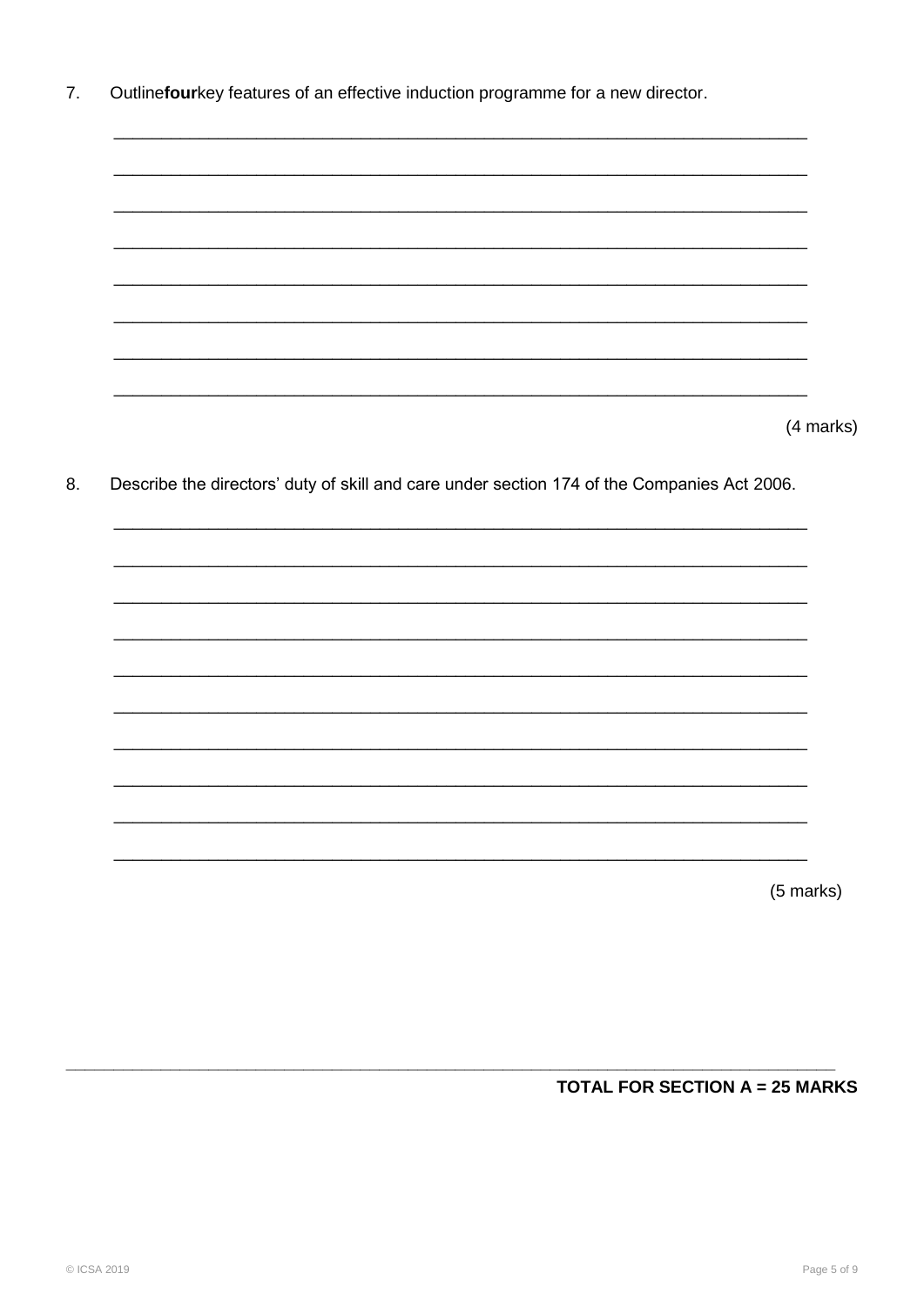# **Section B**

*Answer three questions only.*

### *[This has been produced for sample purposes, adequate spacing for answers will be included in the examinations.]*

9. Beta Group plc (Beta) has its shares listed on the London Stock Exchange and has a wide shareholder base including institutional shareholders, large private shareholders and small private shareholders.

Beta's registrars have recently alerted Beta's Company Secretary to the fact that an activist shareholder, Druid Partners LLP (Druid), has recently been building a stake in the company and is now the registered holder of around 6% of the shares. Druid has not had any dialogue with the Board of Beta but has recently been making public statements which are critical of the Board and its strategy, in particular criticising the track record of Beta"s CEO. The media has also been running stories suggesting that other shareholders are unhappy with the company"s strategy following a drop in the share price.

Beta is currently preparing its annual report and AGM notice which will be despatched ready for the next AGM, which is due to take place in around four months" time. One of the items on the agenda at the AGM will be the approval of a new directors" remuneration policy, in the form to be set out in the annual report. The remuneration committee is in the process of finalising the policy and in particular is considering amendments to the nature and level of the targets to be met by the executive directors in relation to their Long-Term Incentive Plan (LTIP). This follows criticism by shareholders of the targets under the current remuneration policy which led to an 18% vote against the remuneration implementation report at last year"s AGM. The remuneration committee is also considering how to exercise the discretion available to the company under the existing remuneration policy as regards the directors LTIP awards for the current year.

(a) Discuss how the Board of Beta should go about understanding the views of Beta"s shareholders. Include in your answer how it should engage with them in relation to the finalisation of its remuneration policy and in relation to any other issues of concern to shareholders.

(13 marks)

(b) Prepare a briefing paper for the Board of Beta explaining the term "shareholder activism". Your answer should consider the context of the shareholding built up by Druid, its shareholder rightsand the tactics Druid might employ in the lead up to or at the AGM.

\_\_\_\_\_\_\_\_\_\_\_\_\_\_\_\_\_\_\_\_\_\_\_\_\_\_\_\_\_\_\_\_\_\_\_\_\_\_\_\_\_\_\_\_\_\_\_\_\_\_\_\_\_\_\_\_\_\_\_\_\_\_\_\_\_\_\_\_\_\_\_\_\_

\_\_\_\_\_\_\_\_\_\_\_\_\_\_\_\_\_\_\_\_\_\_\_\_\_\_\_\_\_\_\_\_\_\_\_\_\_\_\_\_\_\_\_\_\_\_\_\_\_\_\_\_\_\_\_\_\_\_\_\_\_\_\_\_\_\_\_\_\_\_\_\_\_

\_\_\_\_\_\_\_\_\_\_\_\_\_\_\_\_\_\_\_\_\_\_\_\_\_\_\_\_\_\_\_\_\_\_\_\_\_\_\_\_\_\_\_\_\_\_\_\_\_\_\_\_\_\_\_\_\_\_\_\_\_\_\_\_\_\_\_\_\_\_\_\_\_

\_\_\_\_\_\_\_\_\_\_\_\_\_\_\_\_\_\_\_\_\_\_\_\_\_\_\_\_\_\_\_\_\_\_\_\_\_\_\_\_\_\_\_\_\_\_\_\_\_\_\_\_\_\_\_\_\_\_\_\_\_\_\_\_\_\_\_\_\_\_\_\_\_

\_\_\_\_\_\_\_\_\_\_\_\_\_\_\_\_\_\_\_\_\_\_\_\_\_\_\_\_\_\_\_\_\_\_\_\_\_\_\_\_\_\_\_\_\_\_\_\_\_\_\_\_\_\_\_\_\_\_\_\_\_\_\_\_\_\_\_\_\_\_\_\_\_

\_\_\_\_\_\_\_\_\_\_\_\_\_\_\_\_\_\_\_\_\_\_\_\_\_\_\_\_\_\_\_\_\_\_\_\_\_\_\_\_\_\_\_\_\_\_\_\_\_\_\_\_\_\_\_\_\_\_\_\_\_\_\_\_\_\_\_\_\_\_\_\_\_

\_\_\_\_\_\_\_\_\_\_\_\_\_\_\_\_\_\_\_\_\_\_\_\_\_\_\_\_\_\_\_\_\_\_\_\_\_\_\_\_\_\_\_\_\_\_\_\_\_\_\_\_\_\_\_\_\_\_\_\_\_\_\_\_\_\_\_\_\_\_\_\_\_

(12 marks)

[Total for Question  $9 = 25$  marks]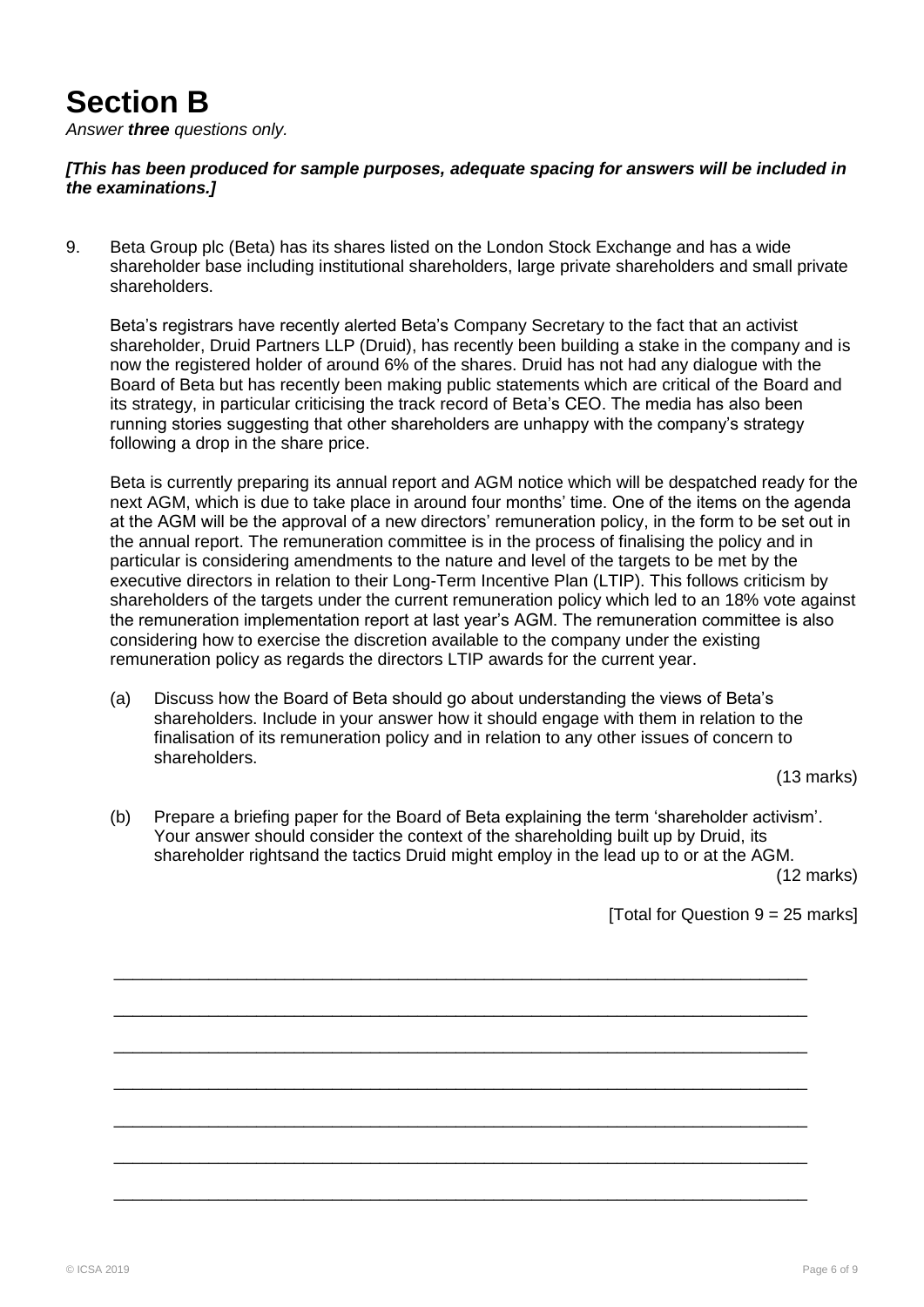10. You are the new Company Secretary of Roadplan plc (Roadplan), a road transportation and logistics company. Roadplan was originally founded by Adam Peat over 25 years ago and he is still the CEO. The company was listed in 2007 and at that time Robert Hill, who had no previous connections with the company, became non-executive Chair. The current Finance Director, Anthony Smith, has also been with the company since it was founded and was promoted to Finance Director at the time of the listing.

In addition to the Chair, there are four non-executive directors: John Harris and David Young, who were appointed in 2008 as independent directors, and Simon Dale and Jane Court, who were appointed in 2015 as independent directors. Simon has recently joined the Board of a private company that Robert is also on the Board of. Jane, who is the chair of the remuneration committee, has indicated to the Board that she would like to step down from the Board after the next AGM.

The company has expanded rapidly over the last three years and in particular has expanded its business into new types of logistics operations which are heavily IT dependent. The Board members have recently completed a skills audit which showed that none of them have any significant IT experience or skills.

- (a) Analyse the corporate governance weaknesses of the current RoadplanBoard composition. (15 marks)
- (b) Describe the process that should be followed, and issues that should be considered, when appointing a new non-executive director. (Note: you are not required to refer to the Beta scenario in your answer.)

(10 marks)

[Total for Question  $10 = 25$  marks]

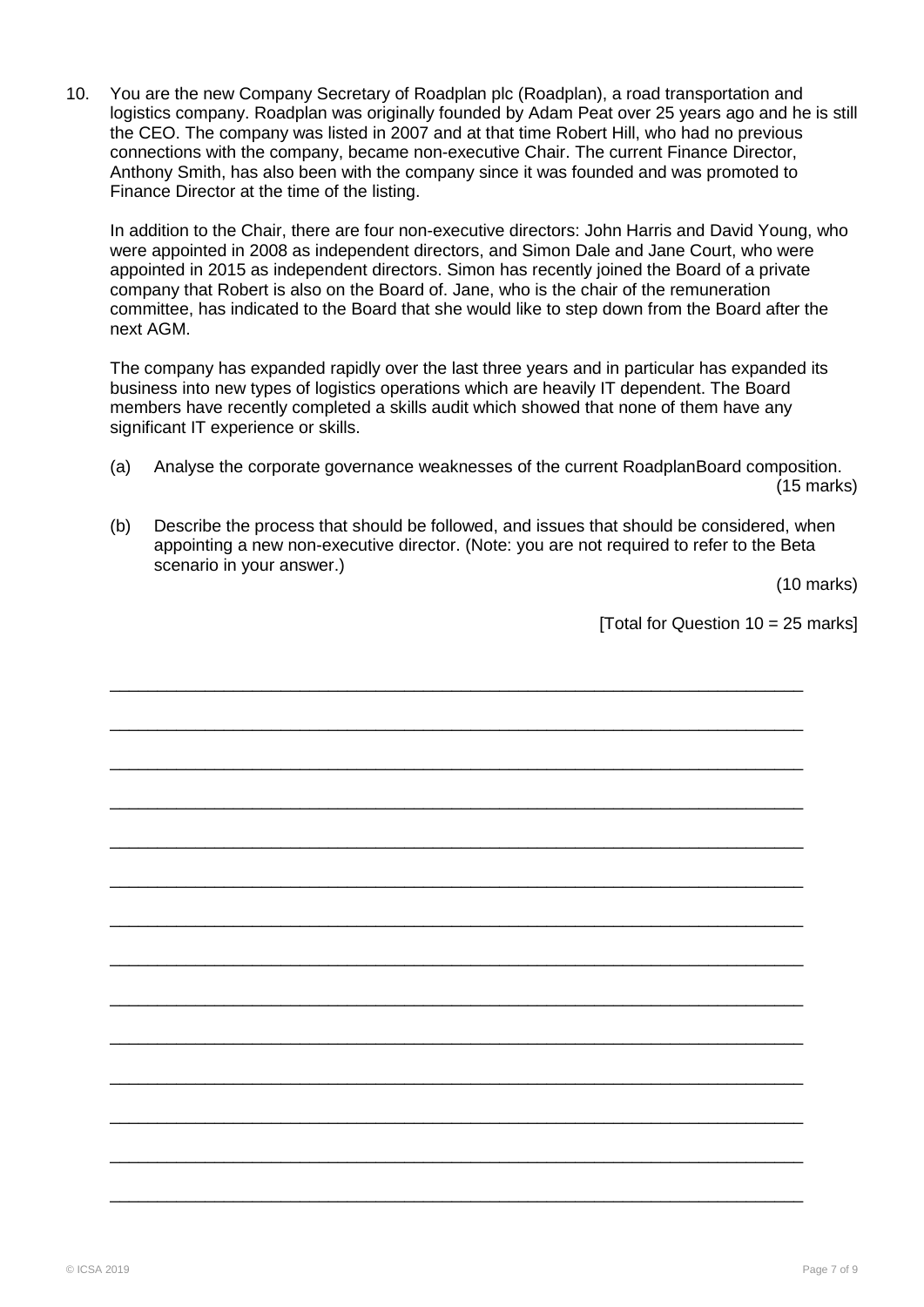11. You are the Company Secretary of Prime Plastics plc (Prime), a large global company with plastics manufacturing operations in a range of countries. It has over 500 employees in the UK. Prime is a private, family owned company which is a large company for the purposes of the Companies Act 2006.

Three years ago, Prime suffered a chemical leak at one of its factories in Europe leading to fines and a significant environmental clean-up operation. As a consequence, a sustainability committee of the board was formed to focus on corporate social responsibility (CSR) issues and in particular on environmental issues. Prime has updated its environmental policies and has also increased its reporting in its annual report in relation to environmental issues.

The company has recently been the subject of adverse publicity in relation to an employment dispute at one of its UK operations, with suggestions that employee morale is very low following the imposition of new employment contracts. In addition, the company"s suppliers have been complaining in private to the Finance Director about the time it is taking Prime to pay their invoices.

The CEO of Prime would prefer not to have to go public in the company"s next annual report about the employee and supplier disputes and would prefer to continue to concentrate on the company"s improvement in environmental standards and policies in the CSR section of the annual report. He wants advice on whether this approach is acceptable and he is concerned about how the recent regulatory focus on stakeholders fits with the board"s duty to its shareholders.

(a) Prepare a briefing note for the CEO of Prime discussing the statutory reporting requirements the company must comply with (and the guidance available to assist it) in relation to how the Board has engaged with its stakeholders.

Your answer should also include how it has considered the application of the stakeholder factors listed in section 172 of the Companies Act 2006.

(15 marks)

(b) Discuss what is meant by "enlightened shareholder value" and how section 172 of the Companies Act 2006 encapsulates that concept in a way which reduces the concern raised by the CEO.

\_\_\_\_\_\_\_\_\_\_\_\_\_\_\_\_\_\_\_\_\_\_\_\_\_\_\_\_\_\_\_\_\_\_\_\_\_\_\_\_\_\_\_\_\_\_\_\_\_\_\_\_\_\_\_\_\_\_\_\_\_\_\_\_\_\_\_\_\_\_\_\_\_

\_\_\_\_\_\_\_\_\_\_\_\_\_\_\_\_\_\_\_\_\_\_\_\_\_\_\_\_\_\_\_\_\_\_\_\_\_\_\_\_\_\_\_\_\_\_\_\_\_\_\_\_\_\_\_\_\_\_\_\_\_\_\_\_\_\_\_\_\_\_\_\_\_

\_\_\_\_\_\_\_\_\_\_\_\_\_\_\_\_\_\_\_\_\_\_\_\_\_\_\_\_\_\_\_\_\_\_\_\_\_\_\_\_\_\_\_\_\_\_\_\_\_\_\_\_\_\_\_\_\_\_\_\_\_\_\_\_\_\_\_\_\_\_\_\_\_

\_\_\_\_\_\_\_\_\_\_\_\_\_\_\_\_\_\_\_\_\_\_\_\_\_\_\_\_\_\_\_\_\_\_\_\_\_\_\_\_\_\_\_\_\_\_\_\_\_\_\_\_\_\_\_\_\_\_\_\_\_\_\_\_\_\_\_\_\_\_\_\_\_

\_\_\_\_\_\_\_\_\_\_\_\_\_\_\_\_\_\_\_\_\_\_\_\_\_\_\_\_\_\_\_\_\_\_\_\_\_\_\_\_\_\_\_\_\_\_\_\_\_\_\_\_\_\_\_\_\_\_\_\_\_\_\_\_\_\_\_\_\_\_\_\_\_

\_\_\_\_\_\_\_\_\_\_\_\_\_\_\_\_\_\_\_\_\_\_\_\_\_\_\_\_\_\_\_\_\_\_\_\_\_\_\_\_\_\_\_\_\_\_\_\_\_\_\_\_\_\_\_\_\_\_\_\_\_\_\_\_\_\_\_\_\_\_\_\_\_

\_\_\_\_\_\_\_\_\_\_\_\_\_\_\_\_\_\_\_\_\_\_\_\_\_\_\_\_\_\_\_\_\_\_\_\_\_\_\_\_\_\_\_\_\_\_\_\_\_\_\_\_\_\_\_\_\_\_\_\_\_\_\_\_\_\_\_\_\_\_\_\_\_

\_\_\_\_\_\_\_\_\_\_\_\_\_\_\_\_\_\_\_\_\_\_\_\_\_\_\_\_\_\_\_\_\_\_\_\_\_\_\_\_\_\_\_\_\_\_\_\_\_\_\_\_\_\_\_\_\_\_\_\_\_\_\_\_\_\_\_\_\_\_\_\_\_

\_\_\_\_\_\_\_\_\_\_\_\_\_\_\_\_\_\_\_\_\_\_\_\_\_\_\_\_\_\_\_\_\_\_\_\_\_\_\_\_\_\_\_\_\_\_\_\_\_\_\_\_\_\_\_\_\_\_\_\_\_\_\_\_\_\_\_\_\_\_\_\_\_

\_\_\_\_\_\_\_\_\_\_\_\_\_\_\_\_\_\_\_\_\_\_\_\_\_\_\_\_\_\_\_\_\_\_\_\_\_\_\_\_\_\_\_\_\_\_\_\_\_\_\_\_\_\_\_\_\_\_\_\_\_\_\_\_\_\_\_\_\_\_\_\_\_

(10 marks)

[Total for Question  $11 = 25$  marks]